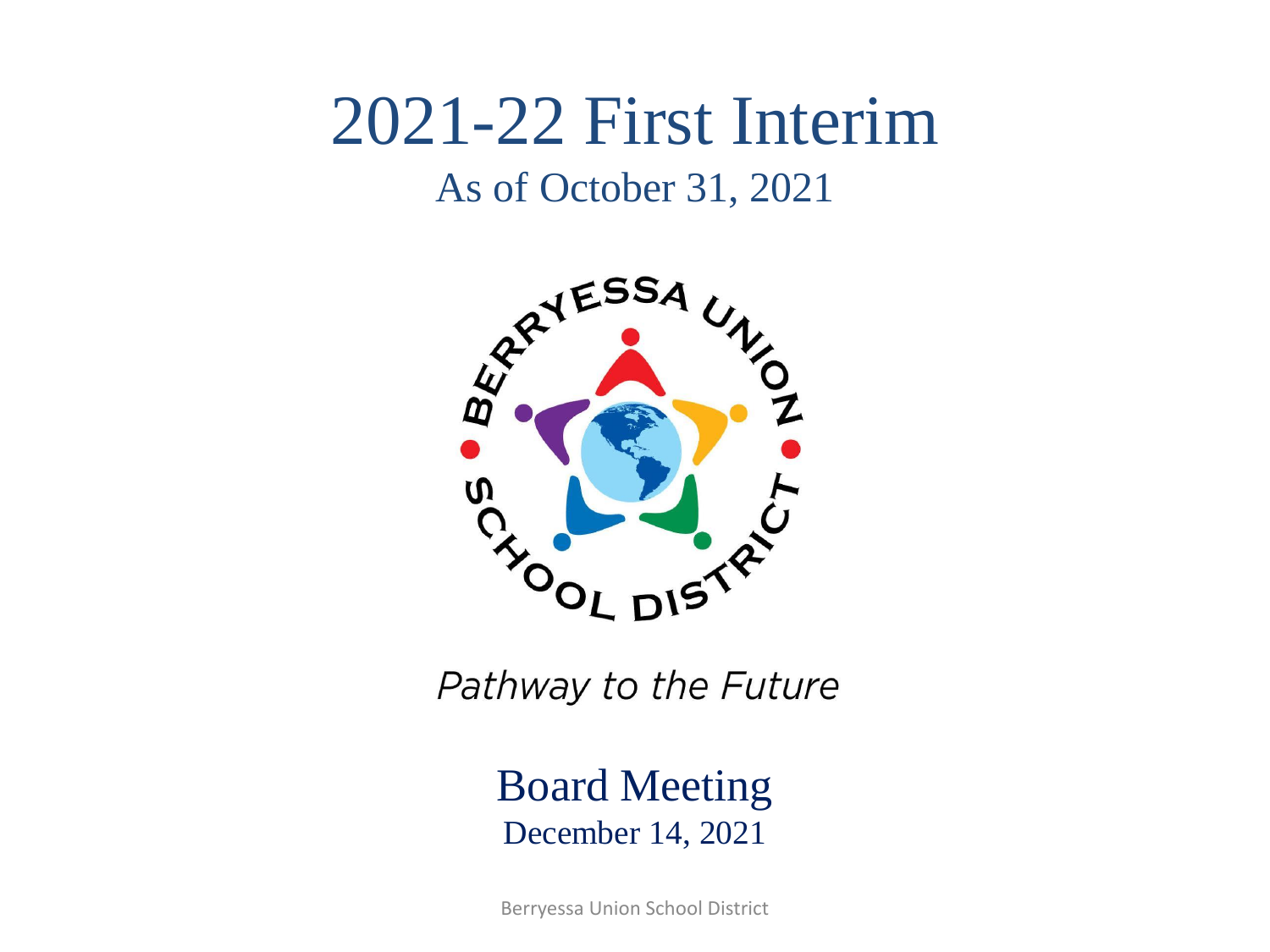

Berryessa Union School District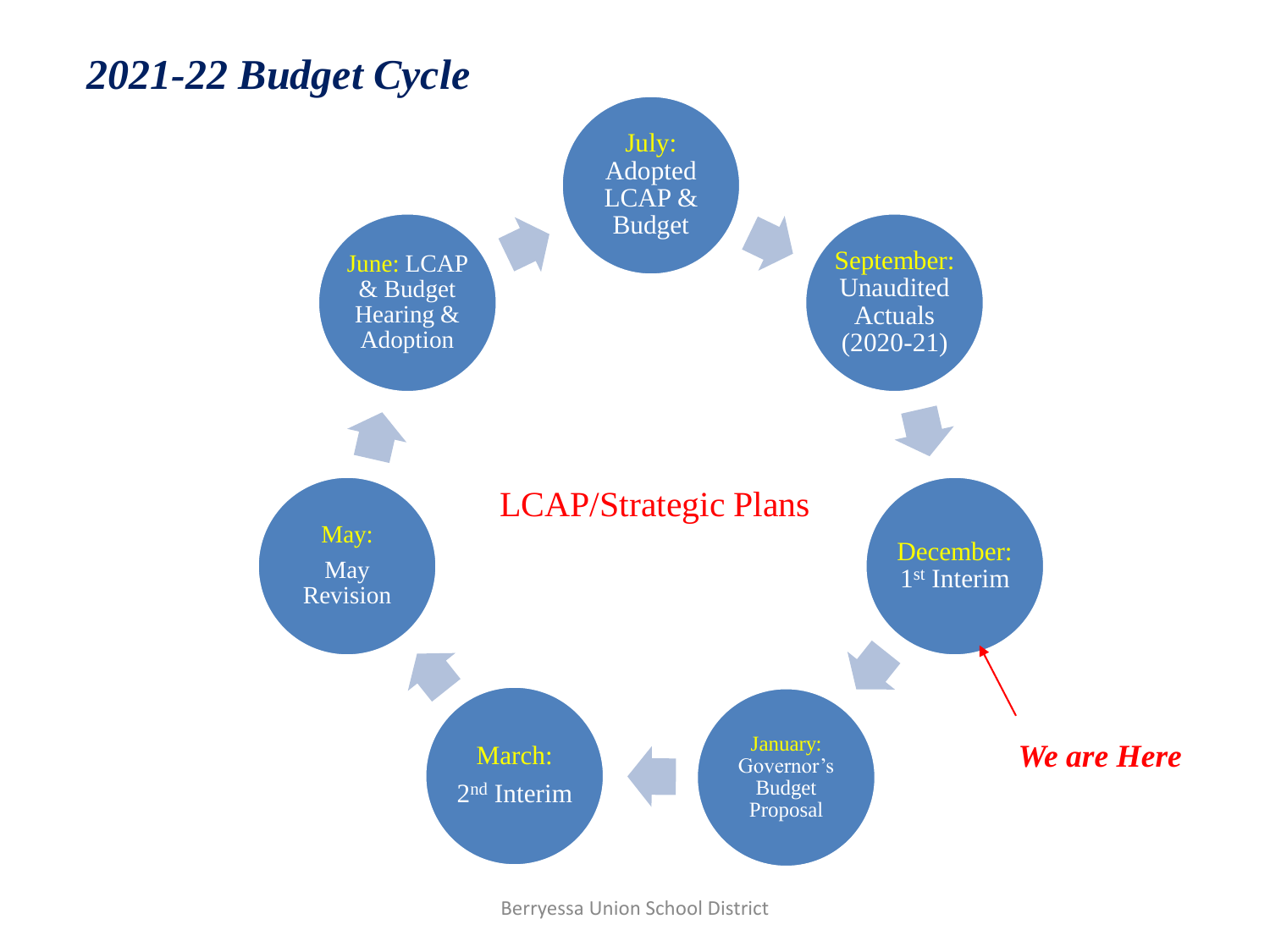#### *Analysis of Enrollment & ADA Note: Because of declining enrollment, the funding is based on the prior year ADA*

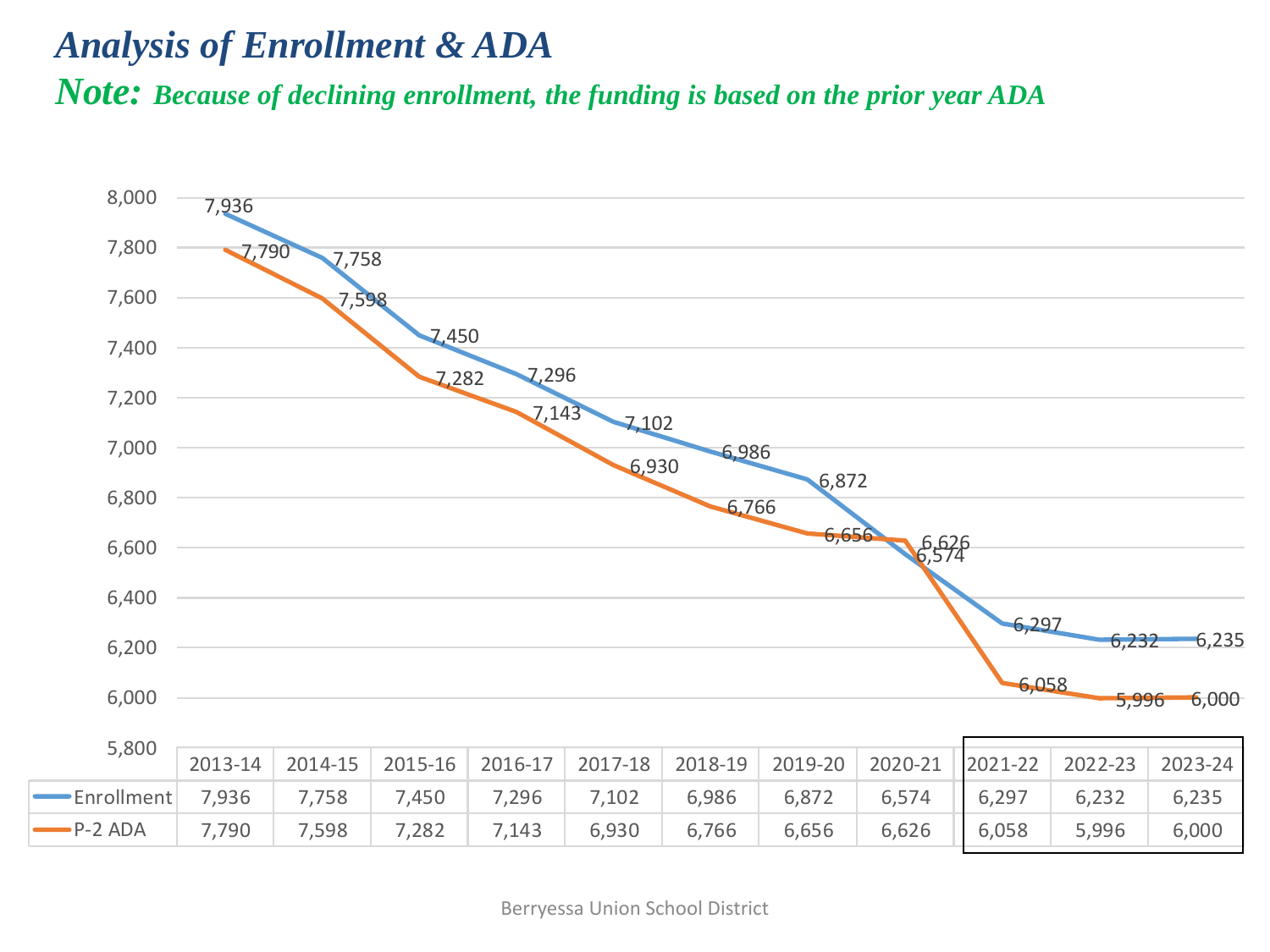## *Budget Assumptions:*

| <b>Assumption</b>                  | 2021-22       | 2022-23        | 2023-24        |
|------------------------------------|---------------|----------------|----------------|
| Enrollment ( <i>Projected</i> )    | 6,297         | 6,232          | 6,236          |
| P-2 ADA ( <i>Projected</i> )       | 6,058         | 5,996          | 6,000          |
| Step & Column – Cert; Step - Class |               | 1.5%           | 1.5%           |
| <b>STRS</b> Employer Rate          | 16.92%        | 19.10%         | 19.10%         |
| <b>PERS</b> Employer Rate          | 22.91%        | 26.10%         | 27.10%         |
| <b>COLA</b>                        | $5.07\%*$     | 2.48%          | 3.11%          |
| <b>Mandated Block Grant</b>        | \$32.18       | \$32.18        | \$32.18        |
| Site Allocation (Elem/Mid)         | \$31.5/\$32.9 | $$31.5/\$32.9$ | $$31.5/\$32.9$ |

\*1.70% Statutory COLA plus an augmentation of 1.00%, compounded with the 2020–21 unfunded statutory COLA of 2.31%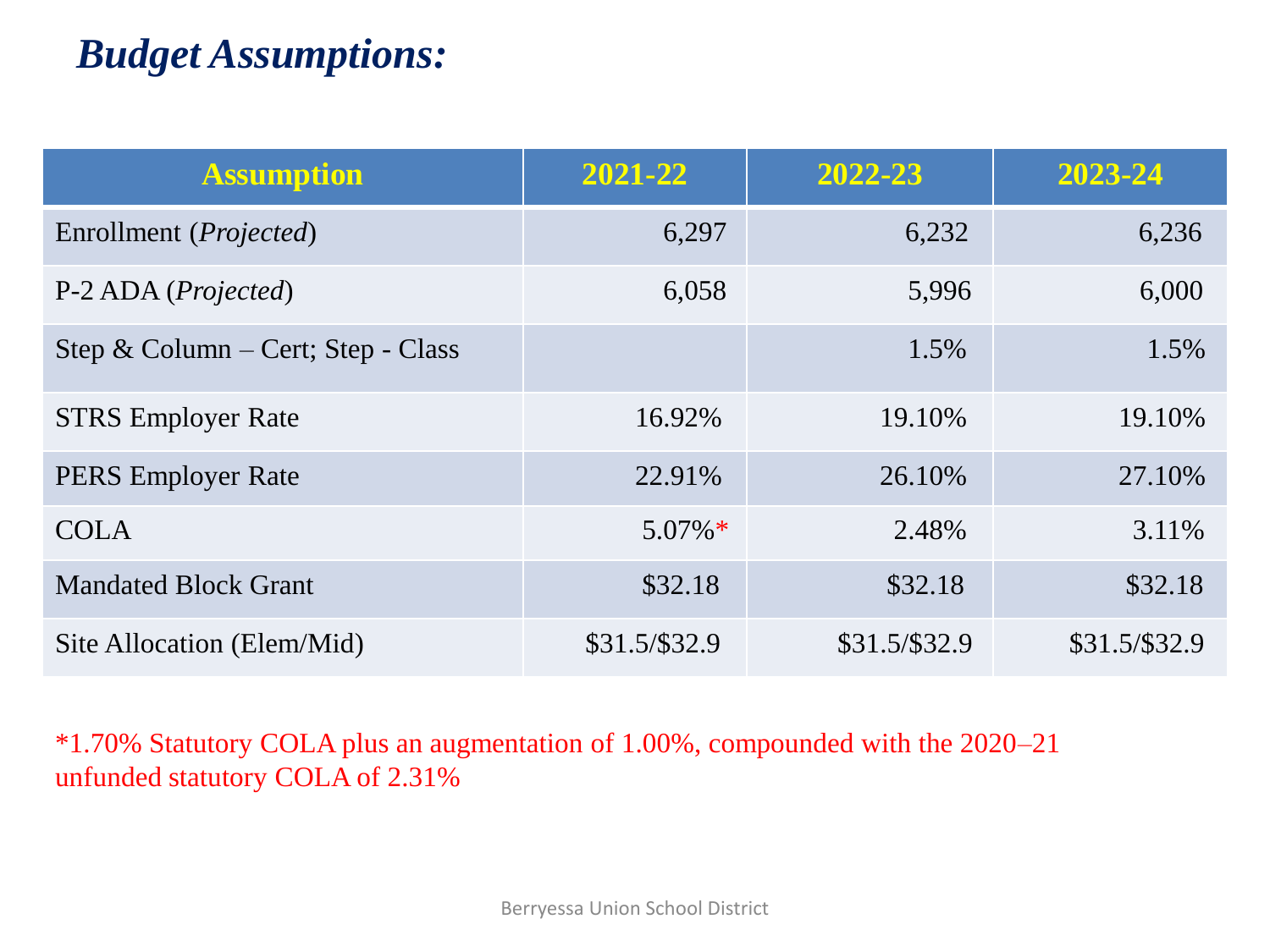## *General Fund Revenues at 1st Interim for 2021-22: \$87,979,293*

|                                                                                    | <b>Note</b>                                                                                                                                                      |
|------------------------------------------------------------------------------------|------------------------------------------------------------------------------------------------------------------------------------------------------------------|
|                                                                                    | 83,607 Increase in unduplicated count                                                                                                                            |
|                                                                                    | 285,272 Title funding carryover                                                                                                                                  |
|                                                                                    | Increase due to carryover and additional COVID<br>3,821,046 funds                                                                                                |
|                                                                                    | Increase in site donations and special ed excess<br>500,128 costs                                                                                                |
|                                                                                    |                                                                                                                                                                  |
|                                                                                    |                                                                                                                                                                  |
| Adopted<br><b>Budget</b><br>63,970,401<br>7,901,243<br>7,222,691<br>4,194,905<br>0 | <b>Difference</b><br>1st Interim<br>(1st vs.<br>Adopted)<br>64,054,008<br>8,186,515<br>11,043,737<br>4,695,003<br>$\Omega$<br>83,289,240 87,979,293<br>4,690,053 |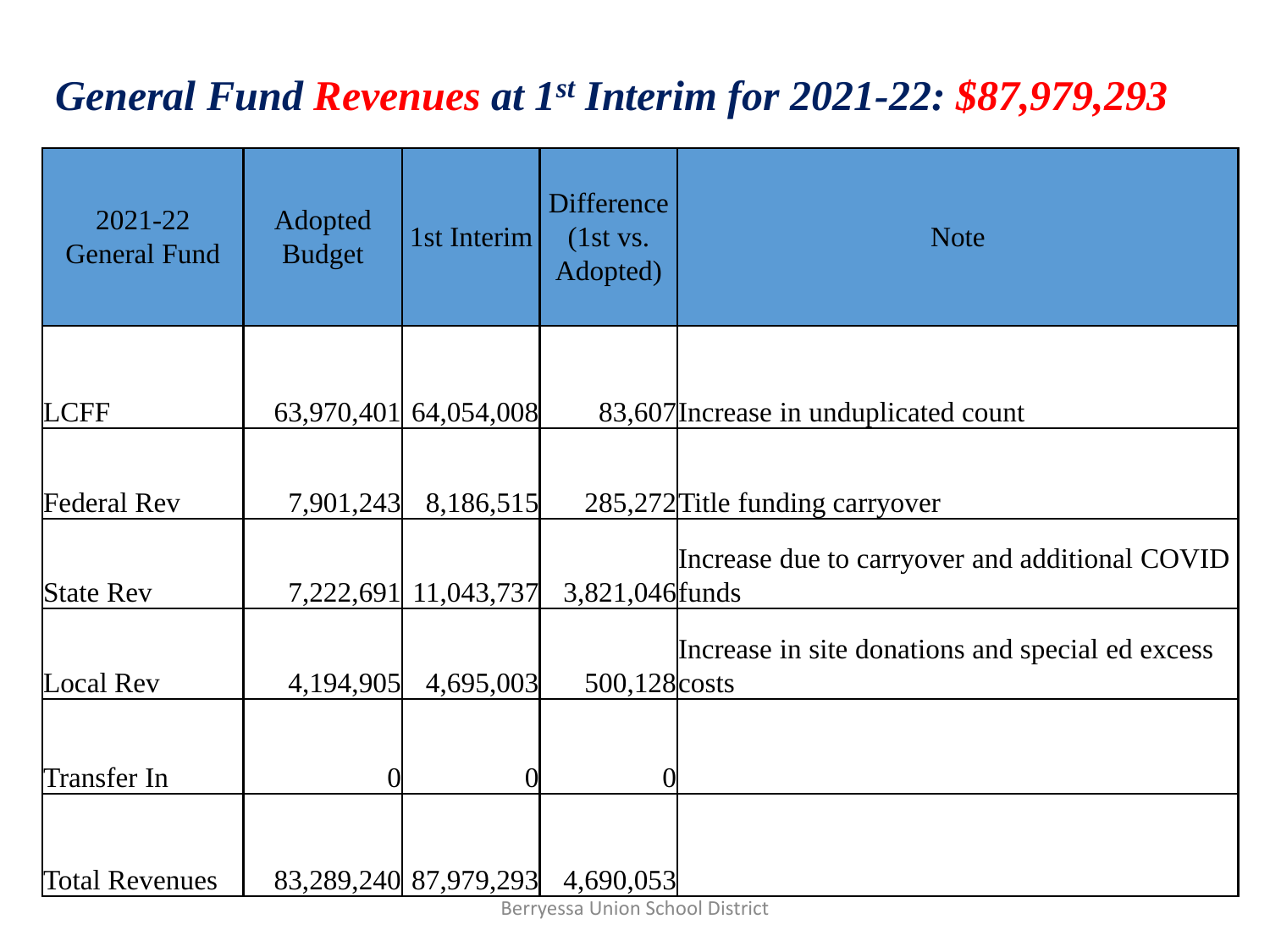## *General Fund Expenditures at 1st Interim for 2021-22: \$92,156,508*

| $2021 - 22$<br><b>General Fund</b>       | Adopted<br><b>Budget</b> | 1st Interim               | <b>Difference</b><br>(1st vs.<br>Adopted) | <b>Note</b>                                                                                         |
|------------------------------------------|--------------------------|---------------------------|-------------------------------------------|-----------------------------------------------------------------------------------------------------|
| Certificated Sal                         |                          | 36,447,353 37,245,455     |                                           | Additional one-time salary expenses for professional<br>798,102 development                         |
| Classified Sal                           |                          | 11,054,009 11,786,960     |                                           | Additional one-time salary expenses for professional<br>732,951 development                         |
| <b>Employee Benefits</b>                 |                          | 25,664,168 25,595,178     | (68,990)                                  |                                                                                                     |
| Books & Supplies                         | 2,182,605                | 3,138,952                 |                                           | 956,347 Increase due to carryover of federal and state funding                                      |
| Services & Other<br><b>Operating Exp</b> |                          | 7,789,292 13,188,862      |                                           | Increase due to election costs and COVID related<br>5,399,571 expenses and learning loss mitigation |
| Capital Outlay                           | 9,500                    | 61,276                    |                                           | 51,776 Copy machine leases                                                                          |
| Other Outgo                              | 953,884                  | 1,139,825                 |                                           | Increase in transportation JPA costs due to increased<br>185,941 participation                      |
| Transfer Out                             |                          |                           |                                           |                                                                                                     |
| <b>Total Expenditures</b>                |                          | 84, 100, 811 92, 156, 508 | 8,055,697                                 |                                                                                                     |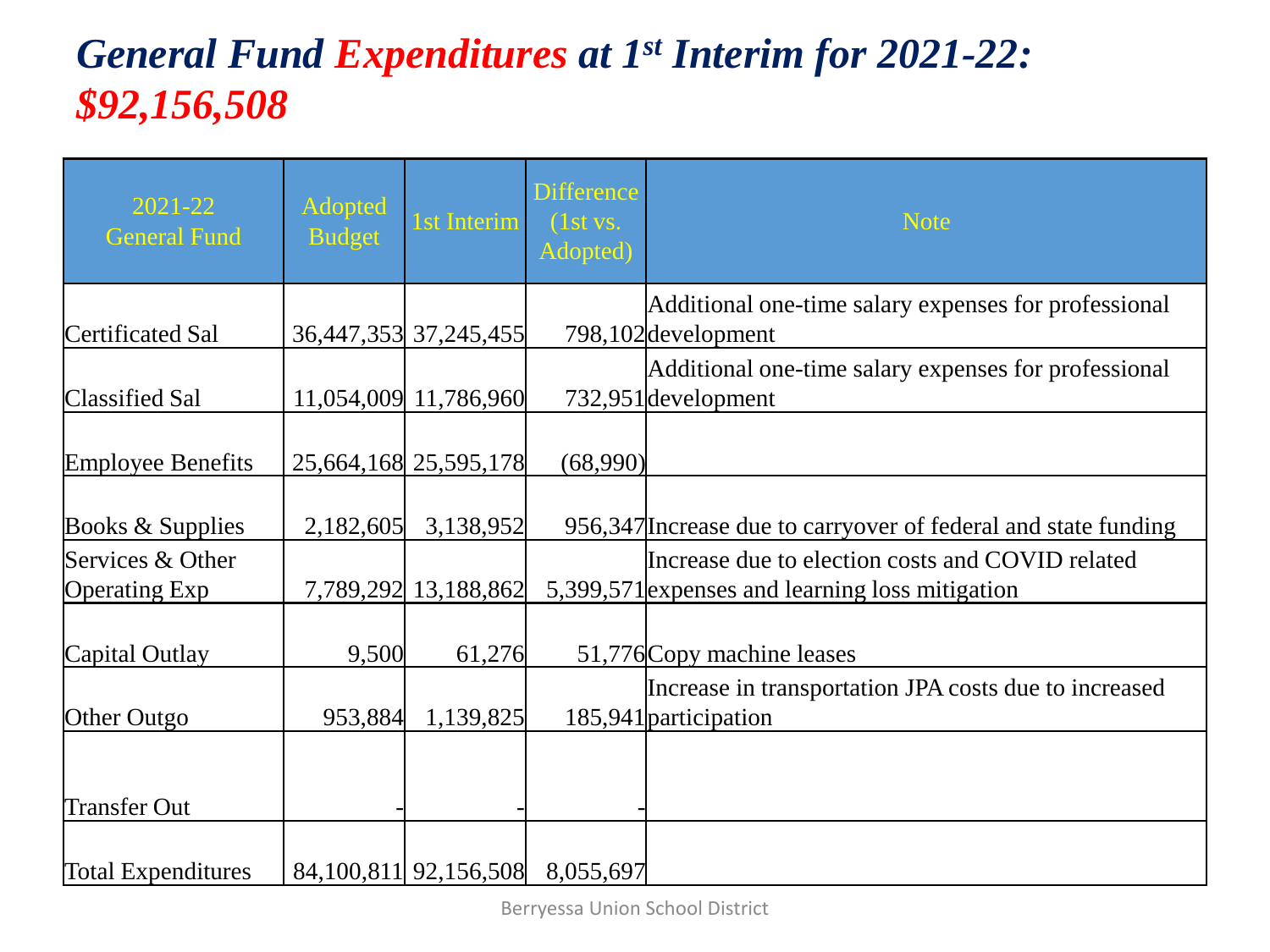## *Multi-Year Projections*

| <b>Total</b><br><b>General Fund</b> | 2021-22     | 2022-23     | 2023-24     |
|-------------------------------------|-------------|-------------|-------------|
| <b>Total Revenues</b>               | 87,979,293  | 76,262,599  | 76,617,901  |
| <b>Total Expenditures</b>           | 92,156,508  | 79,305,605  | 79,589,581  |
| <b>Net Result</b>                   | (4,177,215) | (3,043,006) | (2,971,681) |
| <b>Beginning Balance</b>            | 13,057,974  | 8,880,759   | 5,837,753   |
| <b>Ending Balance</b>               | \$8,880,759 | \$5,837,753 | \$2,866,072 |

Note: Balance in Fund 17 included to meet reserve requirement for 2022-23 and 2023-24 along with \$6M in reductions per Board Resolution 20-13.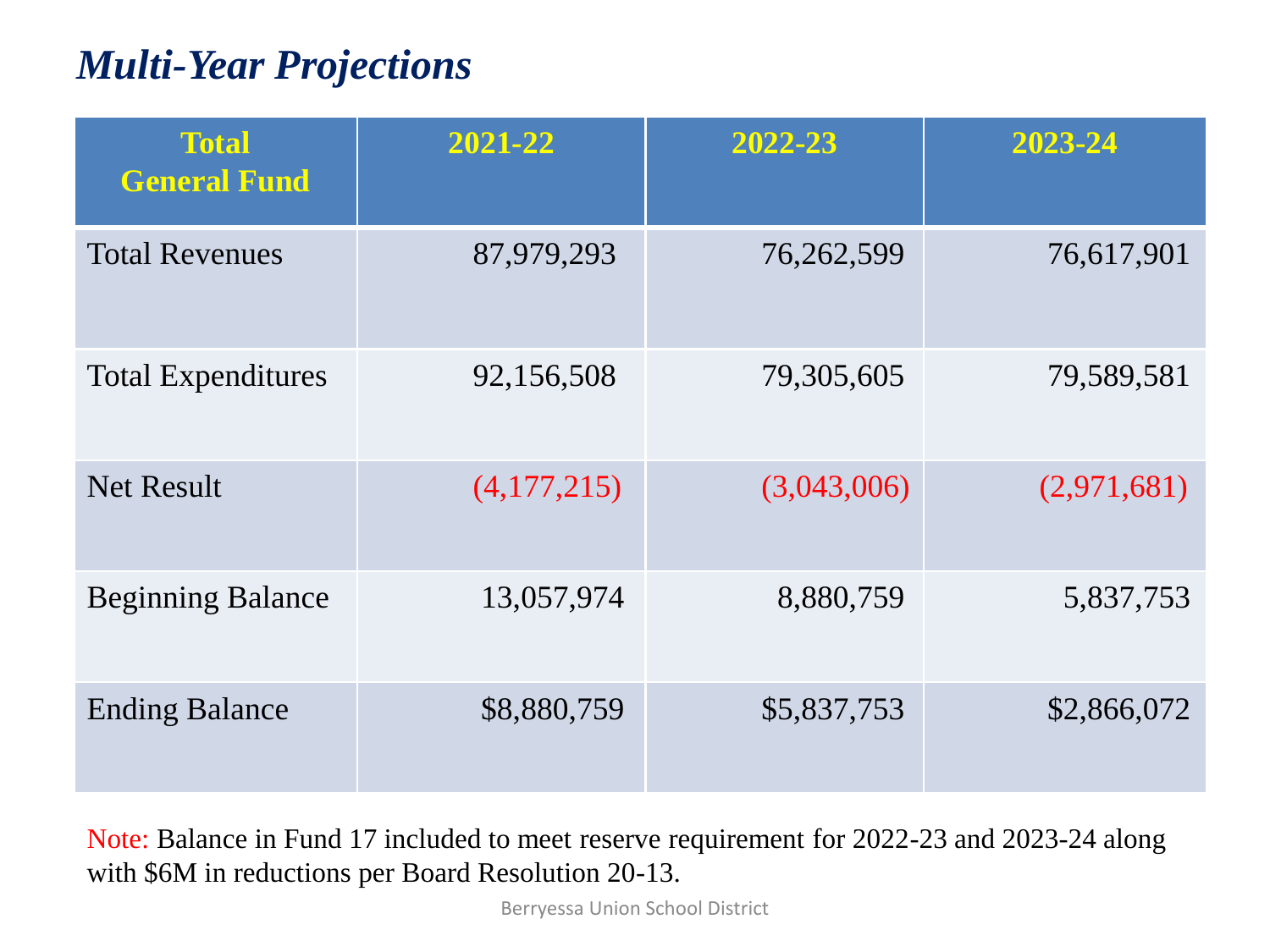## *Multi-Year Projections:* Unrestricted Only

| <b>GF</b> - Unrestricted  | 2021-22     | 2022-23     | 2023-24      |
|---------------------------|-------------|-------------|--------------|
| <b>Total Revenues</b>     | 54,189,090  | 50,145,272  | 51,669,440   |
| <b>Total Expenditures</b> | 58,768,988  | 52,571,438  | 53, 537, 703 |
| <b>Net Result</b>         | (4,579,898) | (2,426,166) | (1,868,263)  |
| <b>Beginning Balance</b>  | 9,046,887   | 4,466,989   | 2,040,823    |
| <b>Ending Balance</b>     | \$4,466,989 | \$2,040,823 | \$172,560    |

Note: Balance in Fund 17 included to meet reserve requirement for 2022-23 and 2023-24 along with \$6M in reductions per Board Resolution 20-13.